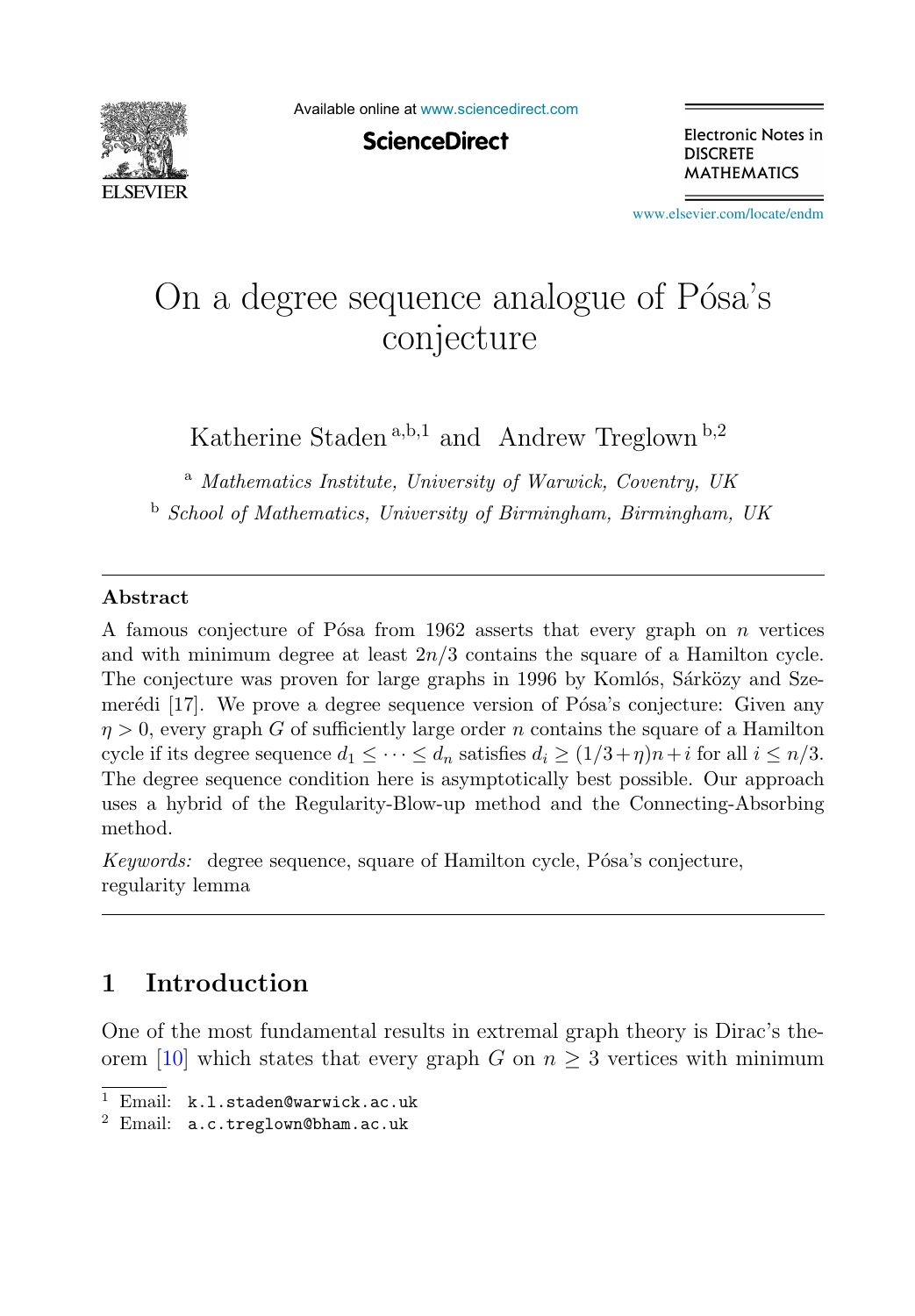degree  $\delta(G)$  at least  $n/2$  contains a Hamilton cycle. It is easy to see that the minimum degree condition here is best possible. The *square* of a Hamilton cycle  $C$  is obtained from  $C$  by adding an edge between every pair of vertices of distance two on C. A famous conjecture of Pósa from 1962 (see [11]) provides an analogue of Dirac's theorem for the square of a Hamilton cycle.

**Conjecture 1.1 (Pósa [11])** Let G be a graph on n vertices. If  $\delta(G) \geq$ 2n/3, then G contains the square of a Hamilton cycle.

Again, it is easy to see that the minimum degree condition in Pósa's conjecture cannot be lowered. The conjecture was intensively studied in the 1990s (see e.g.  $[12,13,14,15,16]$ ), culminating in its proof for large graphs G by Komlós, Sárközy and Szemerédi [17]. The proof applies Szemerédi's Regularity lemma and as such the graphs G considered are extremely large. More recently, the lower bound on the size of  $G$  in this result has been significantly lowered (see [7,20]).

Although the minimum degree condition is best possible in Dirac's theorem, this does not necessarily mean that one cannot significantly strengthen this result. Indeed, Ore [21] showed that a graph G of order  $n \geq 3$  contains a Hamilton cycle if  $d(x) + d(y) \geq n$  for all non-adjacent  $x \neq y \in V(G)$ . The following result of P<sup> $\delta$ sa [22] provides a *degree sequence* condition that ensures</sup> Hamiltonicity.

**Theorem 1.2 (Pósa [22])** Let G be a graph on  $n \geq 3$  vertices with degree sequence  $d_1 \leq \cdots \leq d_n$ . If  $d_i \geq i+1$  for all  $i < (n-1)/2$  and if additionally  $d_{\lceil n/2 \rceil} \geq \lceil n/2 \rceil$  when n is odd, then G contains a Hamilton cycle.

Notice that Theorem 1.2 is significantly stronger than Dirac's theorem as it allows for almost half of the vertices of G to have degree less than  $n/2$ . A theorem of Chvátal  $[8]$  generalises Theorem 1.2 by characterising all those degree sequences which ensure the existence of a Hamilton cycle in a graph: Suppose that the degrees of a graph G are  $d_1 \leq \cdots \leq d_n$ . If  $n \geq 3$  and  $d_i \geq i+1$  or  $d_{n-i} \geq n-i$  for all  $i < n/2$  then G is Hamiltonian. Moreover, if  $d_1 \leq \cdots \leq d_n$  is a degree sequence that does not satisfy this condition then there exists a non-Hamiltonian graph G whose degree sequence  $d'_1 \leq \cdots \leq d'_n$ is such that  $d'_i \geq d_i$  for all  $1 \leq i \leq n$ .

Recently there has been an interest in generalising Pósa's conjecture. An 'Ore-type' analogue of P´osa's conjecture has been proven for large graphs in  $[6,9]$ . A random version of Pósa's conjecture was proven by Kühn and Osthus in  $[19]$ . In  $[2]$ , Allen, Böttcher and Hladký determined the minimum degree threshold that ensures a large graph contains a square cycle of a given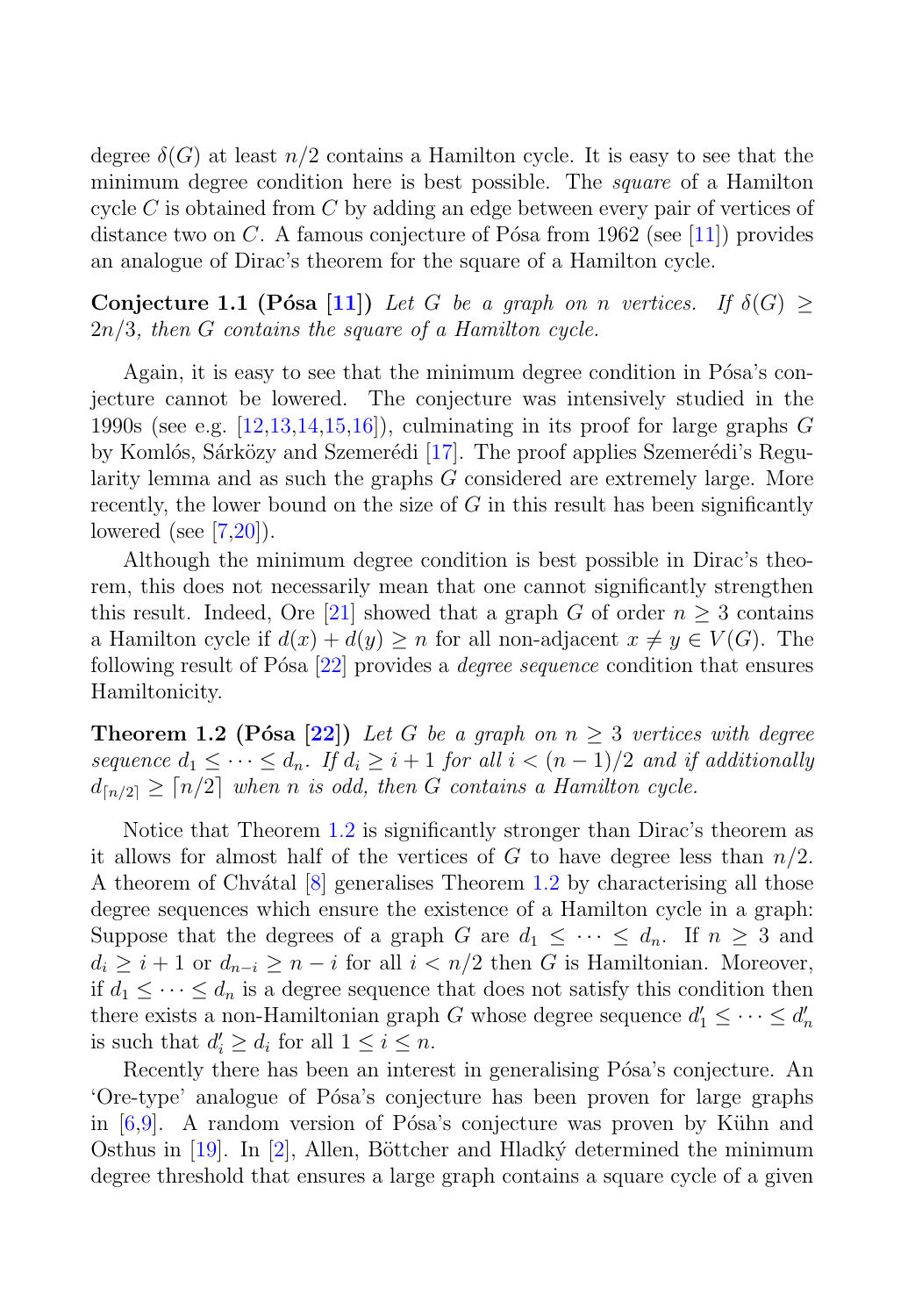length. The problem of finding the square of a Hamilton cycle in a pseudorandom graph has recently been studied in [1]. Our focus here is to investigate degree sequence conditions that guarantee a graph contains the square of a Hamilton cycle. This problem was raised in the arXiv version of [3]. In [24] we prove the following degree sequence version of Pósa's conjecture.

**Theorem 1.3** Given any  $\eta > 0$  there exists an  $n_0 \in \mathbb{N}$  such that the following holds. If G is a graph on  $n \geq n_0$  vertices whose degree sequence  $d_1 \leq \cdots \leq d_n$ satisfies

 $d_i \geq n/3 + i + \eta n$  for all  $i \leq n/3$ ,

then G contains the square of a Hamilton cycle.

Note that Theorem 1.3 allows for almost  $n/3$  vertices in G to have degree substantially smaller than  $2n/3$ . However, it does not quite imply Pósa's conjecture for large graphs due to the term  $\eta n$ . An example from the arXiv version of [3] shows that the term  $\eta n$  in Theorem 1.3 cannot be replaced by  $o(\sqrt{n})$  for every  $i \leq n/3$ . So in this sense Theorem 1.3 is close to best possible. (Extremal examples for Theorem 1.3 are discussed in more detail in Section 3.) We suspect though that the degrees in Theorem 1.3 can be capped at  $2n/3$ .

**Conjecture 1.4** Given any  $\eta > 0$  there exists an  $n_0 \in \mathbb{N}$  such that the following holds. If G is a graph on  $n \geq n_0$  vertices whose degree sequence  $d_1 \leq \cdots \leq d_n$  satisfies

$$
d_i\geq \min\{n/3+i+\eta n,2n/3\}\text{ for all }i,
$$

then G contains the square of a Hamilton cycle.

It would be extremely interesting to establish an analogue of Chvátal's theorem for the square of a Hamilton cycle, i.e., to characterise those degree sequences which force the square of a Hamilton cycle.

The proof of Theorem 1.3 makes use of Szemerédi's Regularity lemma [25] and the Blow-up lemma [18]. In the next section, we give a more detailed overview.

## **2 Overview of the proof**

Over the last few decades a number of powerful techniques have been developed for embedding problems in graphs. The Blow-up lemma [18], in combination with the Regularity lemma [25], has been used to resolve a number of long-standing open problems, including Pósa's conjecture for large graphs [17].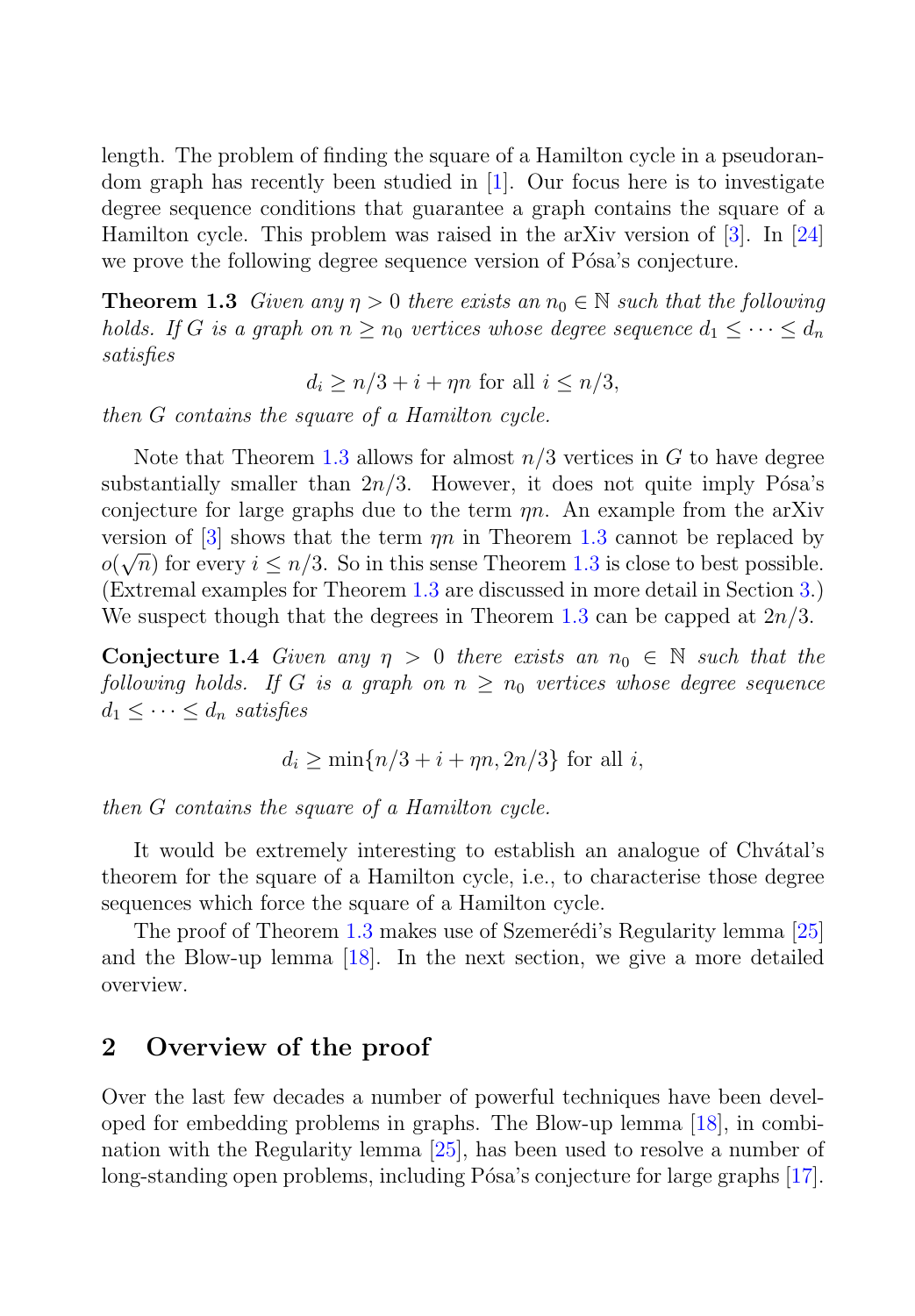More recently, the so-called Connecting-Absorbing method developed by Rödl, Rucinski and Szemerédi [23] has also proven to be highly effective in tackling such embedding problems.

Typically, both these approaches have been applied to graphs with 'large' minimum degree. Our graph  $G$  in Theorem 1.3 may have minimum degree  $(1/3 + o(1))n$ . In particular, this is significantly smaller than the minimum degree threshold that forces the square of a Hamilton cycle in a graph (namely,  $2n/3$ . As we describe below, having vertices of relatively small degree makes the proof of Theorem 1.3 highly involved and rather delicate. Indeed, our proof draws on ideas from both the Regularity-Blow-up method and the Connecting-Absorbing method. Further, we also develop a number of new ideas in order to deal with these vertices of small degree.

#### 2.1 An approximate version of Pósa's conjecture

In order to highlight some of the difficulties in the proof of Theorem 1.3, we first give a sketch of a proof of an approximate version of Pósa's conjecture. This is based on the proof of Pósa's conjecture for large graphs given in [20].

Let  $0 < \varepsilon \ll \gamma \ll n$ . Suppose that G is a sufficiently large graph on n vertices with  $\delta(G) > (2/3 + \eta)n$ . We wish to find the square of a Hamilton cycle in G. The proof splits into three main parts.

- **Step 1 (Absorbing path):** Find an 'absorbing' square path  $P_A$  in G such that  $|P_A| \leq \gamma n$ .  $P_A$  has the property that given any set  $A \subseteq V(G) \setminus V(P_A)$ such that  $|A| \leq 2\varepsilon n$ , G contains a square path P with vertex set  $V(P_A) \cup A$ , where the first and last two vertices on  $P$  are the same as the first and last two vertices on  $P_A$ .
- **Step 2 (Reservoir set):** Let  $G' := G \setminus V(P_A)$ . Find a 'reservoir' set  $\mathcal{R} \subseteq V(G')$  such that  $|\mathcal{R}| \leq \varepsilon n$ .  $\mathcal{R}$  has the property that, given arbitrary disjoint ordered edges  $ab, cd \in E(G)$ , there are 'many' short square paths P in G so that: (i) The first two vertices on P are  $a, b$  respectively; (ii) The last two vertices on P are c, d respectively; (iii)  $V(P) \setminus \{a, b, c, d\} \subseteq \mathcal{R}$ .
- **Step 3 (Almost tiling with square paths):** Let  $G'' := G' \setminus \mathcal{R}$ . Find a collection  $\mathcal P$  of a bounded number of vertex-disjoint square paths in  $G''$ that together cover all but  $\varepsilon n$  of the vertices in  $G''$ .

Assuming that  $\delta(G) \geq (2/3 + \eta)n$ , the proof of each of these three steps is not too involved. (Note though that the proof in [20] is more technical since there  $\delta(G) \geq 2n/3$ .)

After completing Steps 1–3, it is straightforward to find the square of a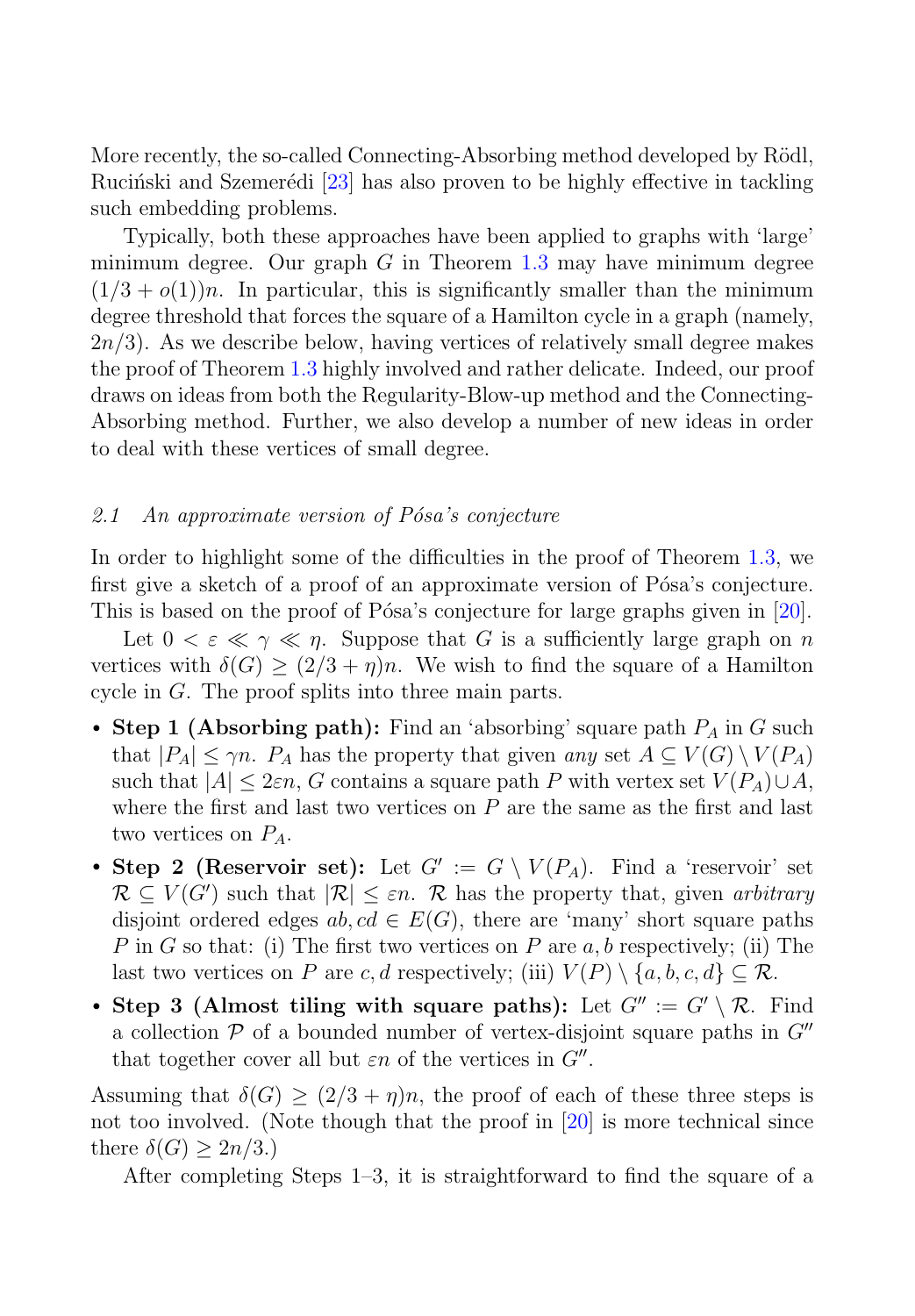Hamilton cycle in  $G$ . Indeed, suppose ab is the last edge on a square path  $P_1$  from  $\mathcal P$  and cd is the first edge on a square path  $P_2$  from  $\mathcal P$ . Then Step 2 implies that we can 'go through'  $\mathcal R$  to join  $P_1$  and  $P_2$  into a single square path in G. Repeating this process we can obtain a square cycle  $C$  in  $G$  that contains all the square paths from  $P$ . Further, we may also incorporate the absorbing square path  $P_A$  into C. C now covers almost all the vertices of G. We then use  $P_A$  to absorb all the vertices from  $V(G) \setminus V(C)$  into C to obtain the square of a Hamilton cycle.

#### 2.2 A degree sequence version of  $P$ ósa's conjecture

Suppose that G is a sufficiently large graph on n vertices as in the statement of Theorem 1.3. A result of the second author [26] guarantees that G contains a collection of  $\lfloor n/3 \rfloor$  vertex-disjoint triangles. Further, this result together with a simple application of the Regularity lemma implies that G in fact contains a collection  $P$  of a bounded number of vertex-disjoint square paths that together cover almost all of the vertices in  $G$ . So we can indeed prove an analogue of Step 3 in this setting. In particular, if we could find a reservoir set  $\mathcal R$  as above, then certainly we would be able to join together the square paths in  $\mathcal P$ through  $\mathcal R$ , to obtain an almost spanning square cycle C in G.

Suppose that  $ab, cd \in E(G)$  and we wish to find a square path P in G between ab and cd. If  $d_G(a)$ ,  $d_G(b) < n/2$  then it may be the case that a and b have no common neighbours. Then it is clearly impossible to find such a square path  $P$  between ab and cd (since ab does not lie in a single square path!). The degree sequence condition on G is such that almost  $n/6$  vertices in G may have degree less than  $n/2$ . Therefore we cannot hope to find a reservoir set precisely as in Step 2 above.

We overcome this significant problem as follows. We first show that G contains a reservoir set  $R$  that can only be used to find a square path between pairs of edges  $ab, cd \in E(G)$  of *large degree* (namely, at least  $(2/3+\eta)n$ ). This turns out to be quite involved. In order to use  $\mathcal R$  to join together the square paths  $P \in \mathcal{P}$  into an almost spanning square cycle, we now require that the first and last two vertices on each such  $P$  have large degree.

To find such a collection of square paths  $P$  we first find a special collection  $\mathcal F$  of so-called 'folded paths' in a reduced graph R of G. Roughly speaking, folded paths are a generalisation of the notion of a square path. Each such folded path  $F \in \mathcal{F}$  will act as a 'guide' for embedding one of the paths  $P \in \mathcal{P}$ into  $G$ . More precisely, there is a homomorphism from a square path  $P$  into a folded path  $F$ . In particular, the structure of  $F$  will ensure that the first and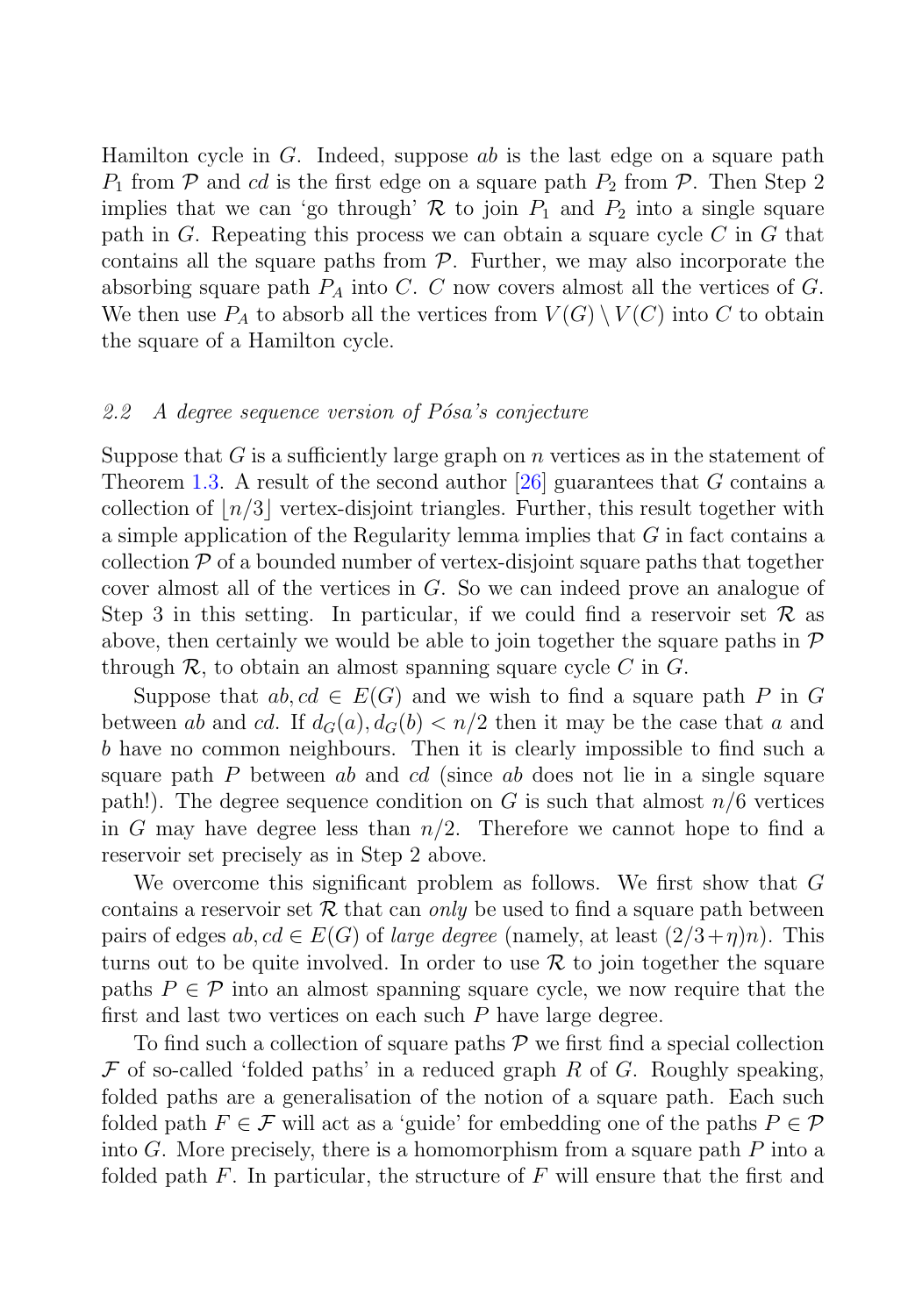last two vertices on  $P$  are 'mapped' to large degree vertices in  $G$ .

Given our new reservoir set  $\mathcal R$  and collection of square paths  $\mathcal P$ , we again can obtain an almost spanning square cycle  $C$  in  $G$ . Further, if we could construct an absorbing square path  $P_A$  as in Step 1, we would be able to absorb the vertices in  $V(G) \setminus V(C)$  to obtain the square of a Hamilton cycle. However, we were unable to construct such an absorbing square path, and do not believe there is a 'simple' way to construct one. (Though, one could construct such a square path  $P_A$  if one only requires  $P_A$  to absorb vertices of large degree.) Instead, our method now turns towards the Regularity-Blow-up approach.

Using the methods described, we can obtain an almost spanning square cycle in the reduced graph  $R$  of  $G$ . In fact, we obtain a much richer structure  $Z_{\ell}$  in R called a 'triangle cycle'.  $Z_{\ell}$  is a special 6-regular graph on  $3\ell$  vertices that contains the square of a Hamilton cycle. In particular,  $Z_{\ell}$  contains a collection of vertex-disjoint triangles  $T_{\ell}$  that together cover all the vertices in  $Z_{\ell}$ . We then show that G contains an almost spanning structure C that looks like the 'blow-up' of  $Z_{\ell}$ . More precisely, if  $V(Z_{\ell}) = \{1, \ldots, 3\ell\}$  and  $V_1, \ldots, V_{3\ell}$ are the corresponding clusters in  $G$ , then

- $V(\mathcal{C}) = V_1 \cup \cdots \cup V_{3\ell};$
- $\mathcal{C}[V_i, V_j]$  is  $\varepsilon$ -regular whenever  $ij \in E(Z_\ell)$ ;
- If ij is an edge in a triangle  $T \in T_{\ell}$  then  $\mathcal{C}[V_i, V_j]$  is  $\varepsilon$ -regular and every vertex in  $V_i$  has at least  $\gamma|V_j|$  neighbours in  $V_j$ .

We call C a 'cycle structure'. The initial structure of C is such that it contains a spanning square cycle. However, since  $\mathcal C$  is not necessarily spanning in  $G$ , this does not correspond to the square of a Hamilton cycle in G. We thus need to incorporate the 'exceptional vertices' of  $G$  into this cycle structure  $\mathcal C$ in a balanced way so that at the end  $\mathcal C$  (and hence  $G$ ) contains the square of a Hamilton cycle. The rich structure of  $Z_{\ell}$  and thus  $\mathcal C$  is vital for this. Again particular care is needed when incorporating exceptional vertices of small degree into our cycle structure. This part of the proof builds on ideas used in  $\vert 4,5\vert$ .

## **3 Extremal examples for Theorem 1.3**

In this section we describe examples which show that Theorem 1.3 is asymptotically best possible.

Given a fixed graph  $H$ , an  $H$ -packing in a graph  $G$  is a collection of vertex-disjoint copies of H in G. We say that an  $H$ -packing is *perfect* if it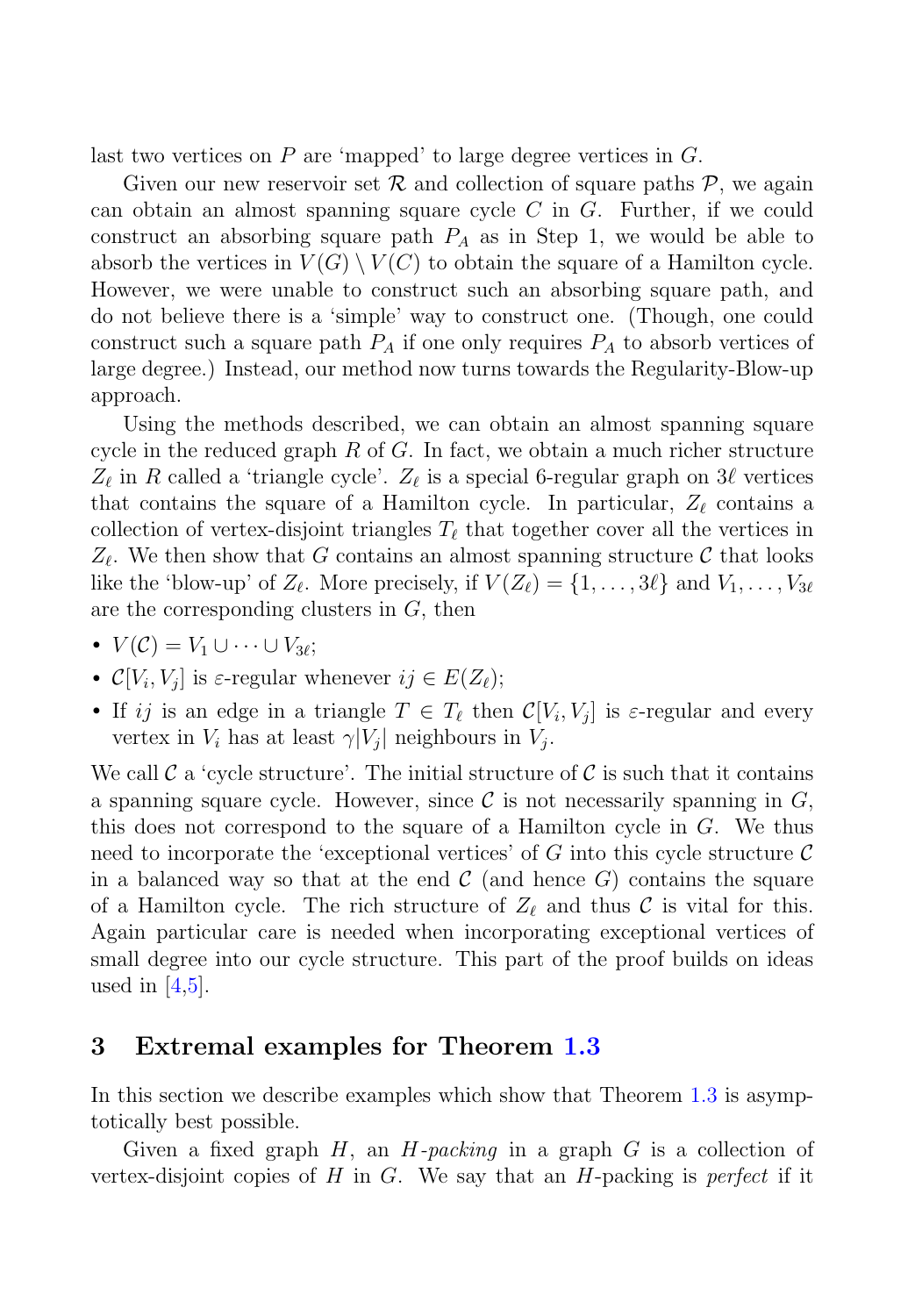contains  $||G||/||H||$  copies of H in G, i.e. the maximum number. Observe that the square of a Hamilton cycle contains a perfect  $K_3$ -packing. The following proposition is a special case of Proposition 17 in [3]. It implies that one cannot replace  $\eta n$  with  $-1$  in Theorem 1.3.

**Proposition 3.1** Suppose that  $n \in 3N$ ,  $k \in \mathbb{N}$  and  $1 \leq k \leq n/3$ . Then there exists a graph G on n vertices whose degree sequence  $d_1 \leq \cdots \leq d_n$  satisfies

$$
d_i = \begin{cases} n/3 + k - 1 & \text{if } 1 \le i \le k \\ 2n/3 & \text{if } k + 1 \le i \le n/3 + k \\ n - k - 1 & \text{if } n/3 + k + 1 \le i \le n - k + 1 \\ n - 1 & \text{if } n - k + 2 \le i \le n, \end{cases}
$$



**Proof.** Construct G as follows. The vertex set of G is the union of disjoint sets  $V_1, V_2, A, B$  of sizes  $n/3$ ,  $2n/3 - 2k + 1$ ,  $k - 1$ , k respectively. Add all edges from  $B \cup V_2 \cup A$  to  $V_1$ . Further, add all edges with both endpoints in  $V_2 \cup A$ . Add all possible edges between A and B.

Consider an arbitrary copy T of  $K_3$  in G which contains  $b \in B$ . Since B is an independent set in  $G$  and there are no edges between  $B$  and  $V_2$ , we have that  $V(T) \setminus \{b\} \subseteq A \cup V_1$ . But  $V_1$  is an independent set in G, so T contains at most one vertex in  $V_1$  and hence at least one vertex in A. But since  $|B| > |A|$ this implies that  $G$  does not contain a perfect  $K_3$ -packing. Furthermore, it is easy to check that G has our desired degree sequence.  $\Box$ 

Note that Proposition 3.1 shows that, if true, Conjecture 1.4 is close to best possible in the following sense: Given any  $1 \leq k \leq n/3$ , there is a graph G on *n* vertices with degree sequence  $d_1 \leq \cdots \leq d_n$  such that (i) G does not contain the square of a Hamilton cycle and (ii)  $G$  satisfies the degree sequence condition in Conjecture 1.4 except for the terms  $d_{k-m}, \ldots, d_k$  which only 'just' fail to satisfy the desired condition.

At first sight, one might think that the  $\eta n$  term in Theorem 1.3 is an artifact of our proof, but in fact it is a feature of the problem: indeed, it cannot be replaced by  $o(\sqrt{n})$ . This is shown by an example in Proposition 22 in the arXiv version of [3].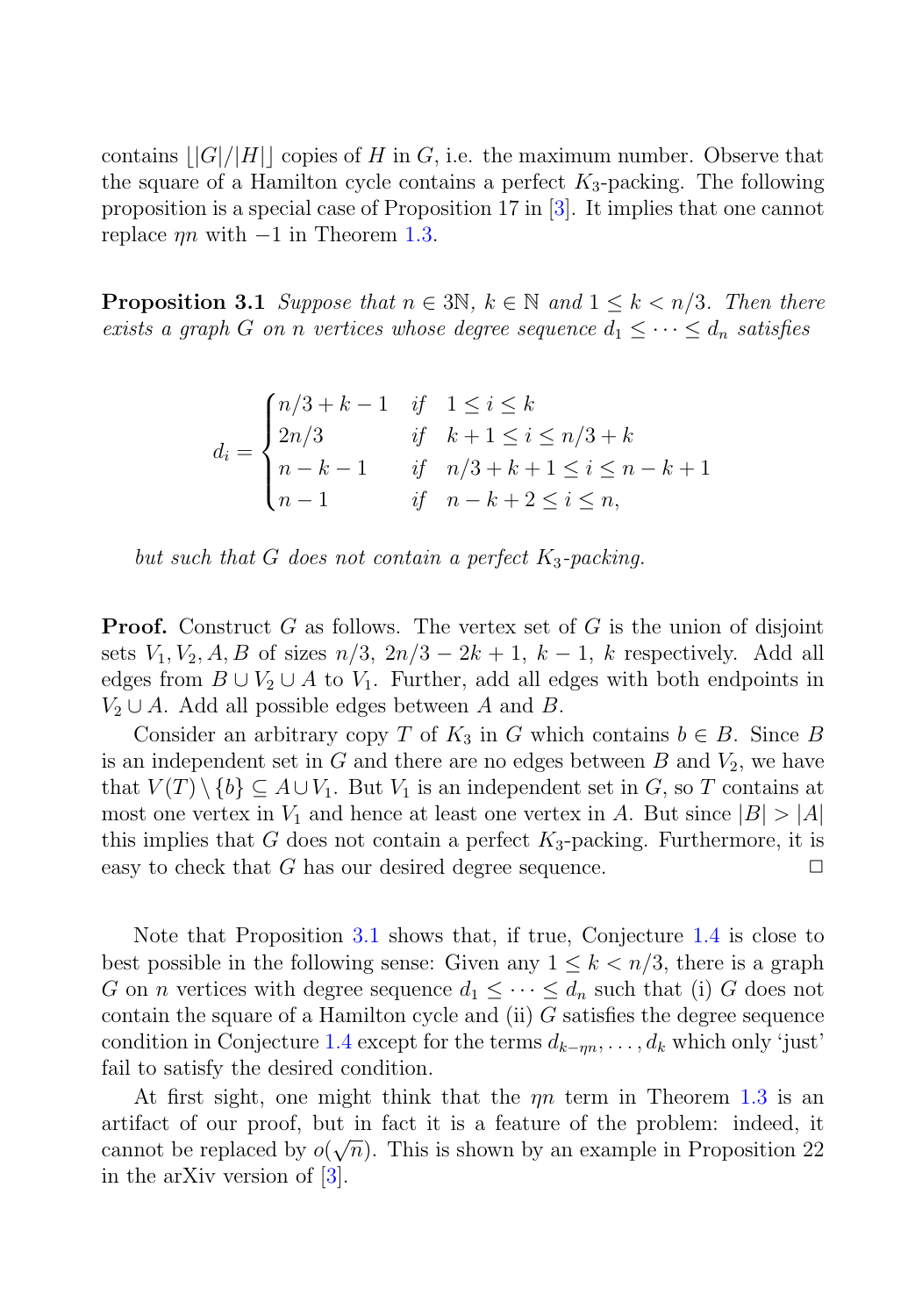### **References**

- [1] Allen, P., J. B¨ottcher, H. H`an, Y. Kohayakawa and Y. Person, *Powers of Hamilton cycles in pseudorandom graphs*, preprint.
- [2] Allen, P., J. B¨ottcher and J. Hladk´y, *Filling the gap between Tur´an's theorem and P´osa's conjecture*, J. London Math. Soc. **84** (2011), 269–302.
- [3] Balogh, J., A.V. Kostochka and A. Treglown, *On perfect packings in dense graphs*, Electron. J. Combin. **20** (2013) no. 1 P#57.
- [4] B¨ottcher, J., M. Schacht and A. Taraz, *Spanning* 3*-colourable subgraphs of small bandwidth in dense graphs*, J. Combin. Theory B **98** (2008), 752–777.
- [5] B¨ottcher, J., M. Schacht and A. Taraz, *Proof of the bandwidth conjecture of Bollob´as and Koml´os*, Math. Ann. **343** (1) (2009), 175–205.
- [6] Chˆau, P., *An Ore-type theorem on hamiltonian square cycles*, Graphs Combin. **29** (2013), 795–834.
- [7] Chˆau, P., L. DeBiasio and H.A. Kierstead, *P´osa's Conjecture for graphs of order* at least  $2 \times 10^8$ , Random Structures and Algorithms **39** (2011), 507–525.
- [8] Chv´atal, V., *On Hamilton's ideals*, J. Combin. Theory B **12** (1972), 163–168.
- [9] DeBiasio, L., S. Faizullah and I. Khan, *Ore-degree threshold for the square of a Hamiltonian cycle*, Discrete Math. Theor. Comput. Sci. **17** (1) (2015), 13–32.
- [10] Dirac, G.A., *Some theorems on abstract graphs*, Proc. London. Math. Soc. **2** (1952), 69–81.
- [11] Erd˝os, P., *Problem 9*, in: "Theory of Graphs and its Applications", Czech. Acad. Sci. Publ., Prague, 1964, p. 159.
- [12] Fan, G., R. H¨aggkvist, *The Square of a Hamiltonian Cycle*, SIAM J. Discrete Math. **7** (1994), 203–212.
- [13] Fan, G. and H.A. Kierstead, *The square of paths and cycles*, J. Combin. Theory B **63** (1995), 55–64.
- [14] Fan, G. and H.A. Kierstead, *Hamiltonian square-paths*, J. Combin. Theory B **67** (1996), 167–182.
- [15] Fan, G. and H.A. Kierstead, *Partitioning a graph into two square-cycles*, J. Graph Theory **23** (1996), 241–256.